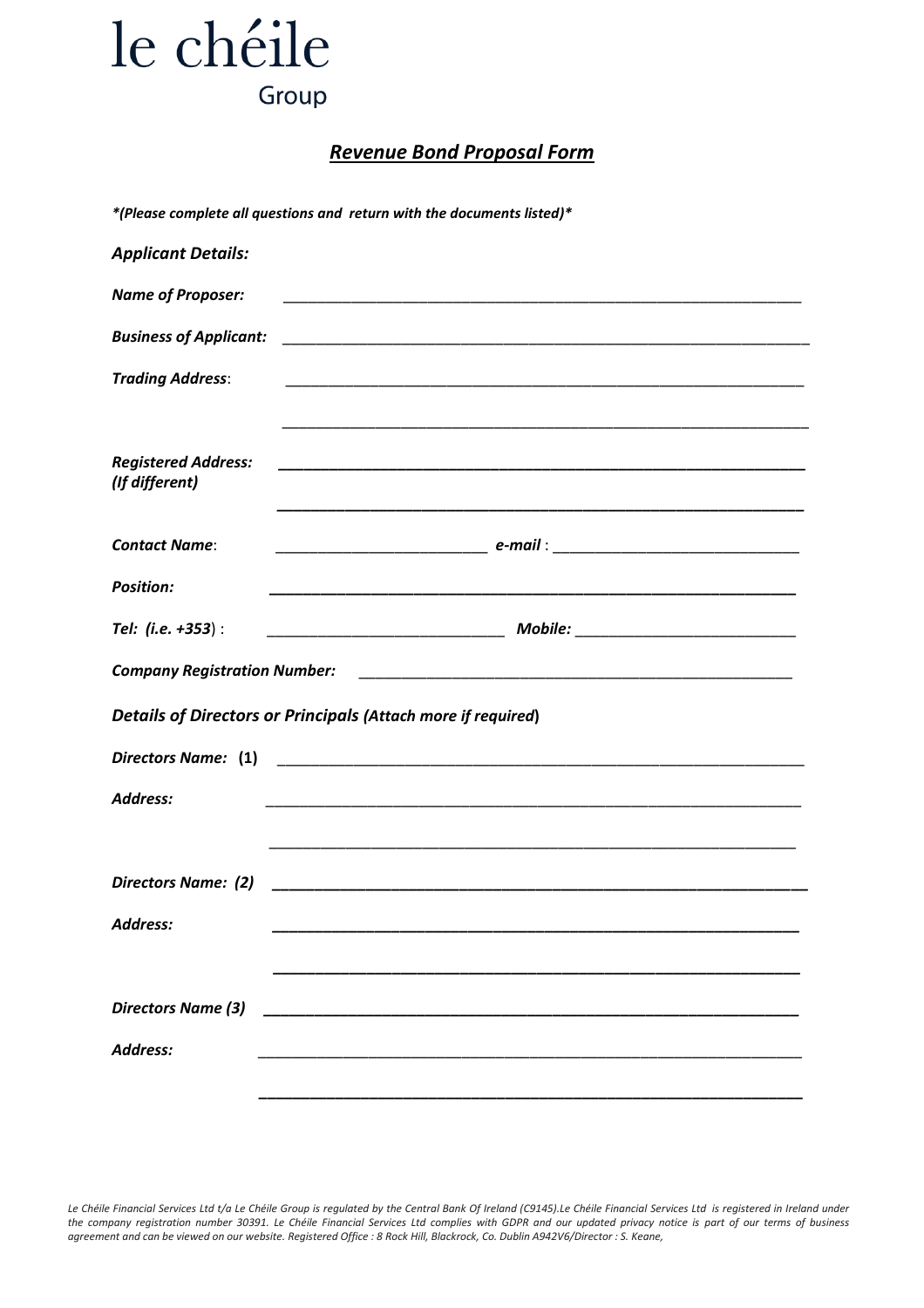# le chéile Group

| <b>Bank Details:</b>                                                                                      |  |  |  |
|-----------------------------------------------------------------------------------------------------------|--|--|--|
| <b>Name of Bank:</b>                                                                                      |  |  |  |
| <b>Bank Address:</b>                                                                                      |  |  |  |
| <b>Auditors Details</b>                                                                                   |  |  |  |
| <b>Auditors Name:</b>                                                                                     |  |  |  |
| <b>Address:</b>                                                                                           |  |  |  |
| <b>Details of Bond Required:</b>                                                                          |  |  |  |
| <b>Bond Type (Warehouse/Removal etc.)</b>                                                                 |  |  |  |
| <b>Bond Amount Required:</b>                                                                              |  |  |  |
|                                                                                                           |  |  |  |
|                                                                                                           |  |  |  |
| <b>Commencement of Cover:</b>                                                                             |  |  |  |
| <b>Annual Renewal Date:</b>                                                                               |  |  |  |
| Have any other Sureties been applied to?                                                                  |  |  |  |
| [Current Bond] If "YES", please give details of Sureties and results of the applications                  |  |  |  |
|                                                                                                           |  |  |  |
| [Any Prior Bond Application] If "YES", please give details of Sureties and outcome of the<br>applications |  |  |  |

*Le Chéile Financial Services Ltd t/a Le Chéile Group is regulated by the Central Bank Of Ireland (C9145).Le Chéile Financial Services Ltd is registered in Ireland under the company registration number 30391. Le Chéile Financial Services Ltd complies with GDPR and our updated privacy notice is part of our terms of business agreement and can be viewed on our website. Registered Office : 8 Rock Hill, Blackrock, Co. Dublin A942V6/Director : S. Keane,*

\_\_\_\_\_\_\_\_\_\_\_\_\_\_\_\_\_\_\_\_\_\_\_\_\_\_\_\_\_\_\_\_\_\_\_\_\_\_\_\_\_\_\_\_\_\_\_\_\_\_\_\_\_\_\_\_\_\_\_\_\_\_\_\_\_\_\_\_\_\_\_\_\_\_\_\_\_\_\_\_\_\_

\_\_\_\_\_\_\_\_\_\_\_\_\_\_\_\_\_\_\_\_\_\_\_\_\_\_\_\_\_\_\_\_\_\_\_\_\_\_\_\_\_\_\_\_\_\_\_\_\_\_\_\_\_\_\_\_\_\_\_\_\_\_\_\_\_\_\_\_\_\_\_\_\_\_\_\_\_\_\_\_\_\_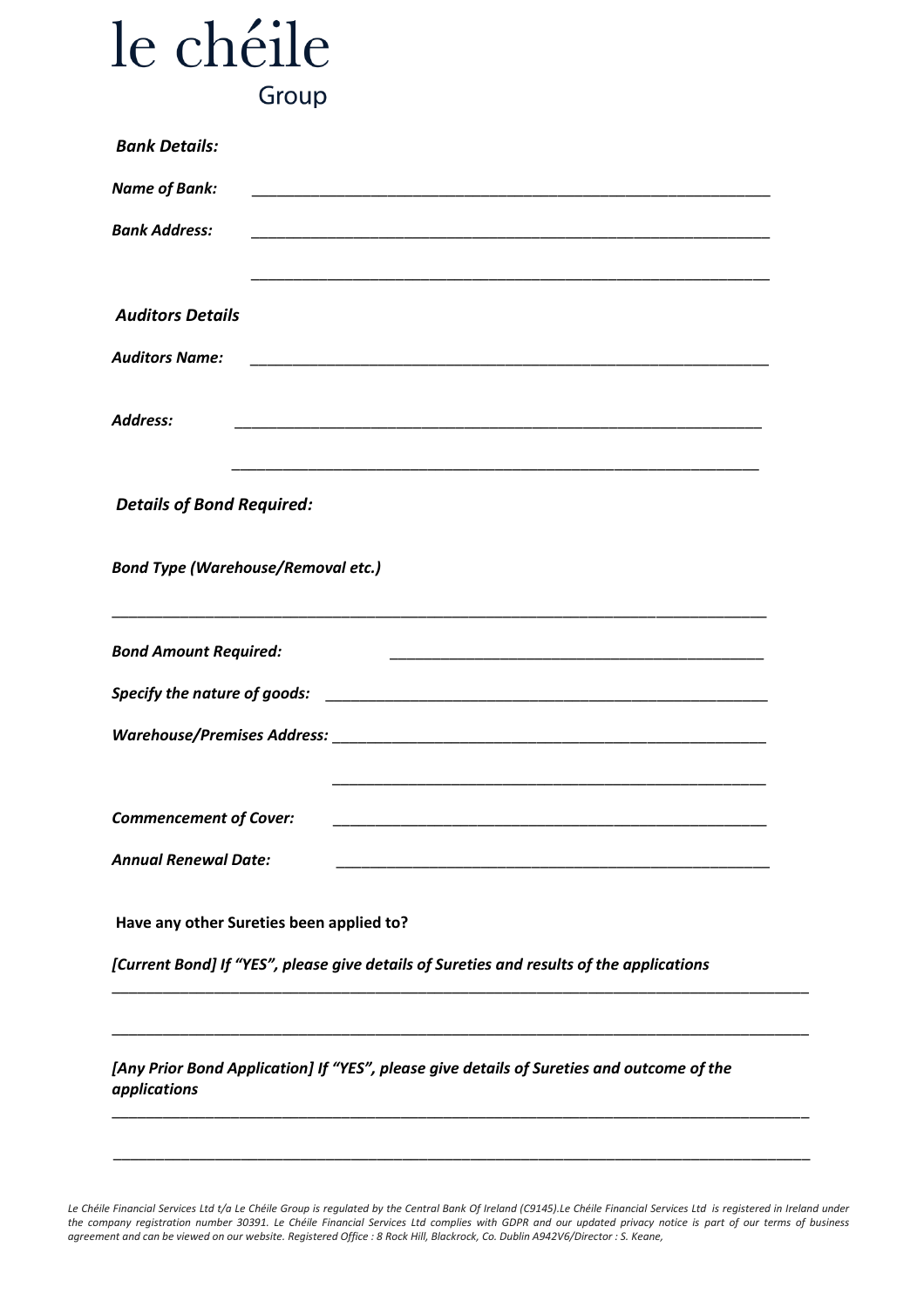

#### *Additional Information:*

*Have the Customs & Excise Authority of Ireland at any point,* 

*Issued a pay notice requesting payment of any duty owing following default by the proposer or any principal or Director?*

*\_\_\_\_\_\_\_\_\_\_\_\_\_\_\_\_\_\_\_\_\_\_\_\_\_\_\_\_\_\_\_\_\_\_\_\_\_\_\_\_\_\_\_\_\_\_\_\_\_\_\_\_\_\_\_\_\_\_\_\_\_\_\_\_\_\_\_\_\_\_\_\_\_\_\_\_\_\_\_*

\_\_\_\_\_\_\_\_\_\_\_\_\_\_\_\_\_\_\_\_\_\_\_\_\_\_\_\_\_\_\_\_\_\_\_\_\_\_\_\_\_\_\_\_\_\_\_\_\_\_\_\_\_\_\_\_\_\_\_\_\_\_\_\_\_\_\_\_\_\_\_\_\_\_\_\_\_\_\_\_\_\_

**Declined an Application?** (Give details) **Declined and Application** 

*Commercial General Insurance Renewal Date*: \_\_\_/\_\_\_/\_\_\_\_\_

*Commercial General Insurance company policy is with*: \_\_\_\_\_\_\_\_\_\_\_\_\_\_\_\_\_\_\_\_\_\_\_\_\_\_\_\_\_\_\_\_

*Standard Disclosures:*

*Has the applicant, any of its Directors or Partners ever required a surety to make a payment under a bond or guarantee? Yes\_\_\_\_\_ No \_\_\_\_\_*

*Been bankrupt or entered into an arrangement with creditors whether voluntary or not, or been a Director or Partner of a Firm or company to which a receiver or Liquidator has been appointed? Yes \_\_\_\_ No \_\_\_\_*

**Has your Company ever had any Judgments or adjudications awarded against it?** *Yes \_\_\_\_ No \_\_\_\_*

*If you have answered Yes to any of the above please attach further details dates, values, reasons and outcome.* 

*I hereby give permission for the Surety/Le Chéile Group to carry out credit checks on my/our*

*behalf\_\_\_\_\_\_\_\_\_\_\_\_\_\_\_\_\_\_\_\_\_\_\_\_\_\_\_\_\_\_\_\_\_\_\_\_* (*Signature of authorised company officer*)